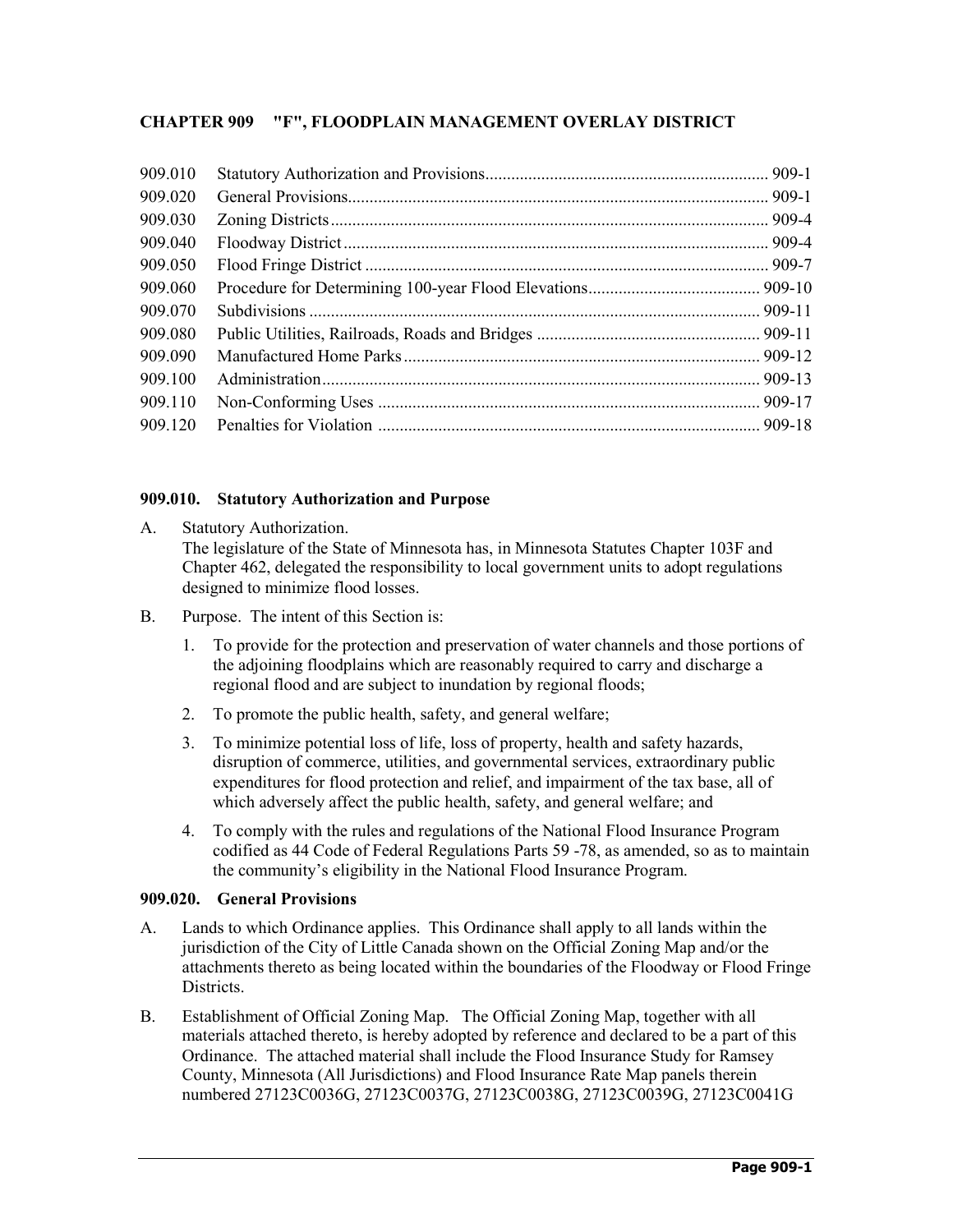and 27123C0043G, all dated June 4, 2010 and prepared by the Federal Emergency Management Agency. The Official Zoning Map shall be on file in the Office of the City Clerk and the Zoning Administrator.

- C. Regulatory Flood Protection Elevation. The regulatory flood protection elevation shall be an elevation no lower than one foot above the elevation of the regional flood plus any increases in flood elevation caused by encroachments on the flood plain that result from designation of a floodway.
- D. Interpretation.
	- 1. In their interpretation and application, the provisions of this Ordinance shall be held to be minimum requirements and shall be liberally construed in favor of the Governing Body and shall not be deemed a limitation or repeal of any other powers granted by state statutes.
	- 2. The boundaries of the zoning districts shall be determined by scaling distances on the Official Zoning Map. Where interpretation is needed as to the exact location of the boundaries of the district as shown on the Official Zoning Map, as for example where there appears to be a conflict between a mapped boundary and actual field conditions and there is a formal appeal of the decision of the Zoning Administrator, the Board of Adjustment shall make the necessary interpretation. All decisions will be based on elevations on the regional (100-year) flood profile, the ground elevations that existed on the site at the time the Community adopted its initial floodplain ordinance or on the date of the first National Flood Insurance Program map showing the area within the 100-year floodplain if earlier, and other available technical data. Persons contesting the location of the district boundaries shall be given a reasonable opportunity to present their case to the Board of Adjustment and to submit technical evidence.
- E. Abrogation and Greater Restrictions. It is not intended by this Ordinance to repeal, abrogate, or impair any existing easements, covenants, or deed restrictions. However, where this Ordinance imposes greater restrictions, the provisions of this Ordinance shall prevail. All other ordinances inconsistent with this Ordinance are hereby repealed to the extent of the inconsistency only.
- F. Warning and Disclaimer of Liability. This Ordinance does not imply that areas outside the flood plain districts or land uses permitted within such districts will be free from flooding or flood damages. This Ordinance shall not create liability on the part of the City of Little Canada or any officer or employee thereof for any flood damages that result from reliance on this Ordinance or any administrative decision lawfully made thereunder.
- G. Severability. If any section, clause, provision, or portion of this Ordinance is adjudged unconstitutional or invalid by a court of competent jurisdiction, the remainder of this Ordinance shall not be affected thereby.
- H. Definitions. Unless specifically defined below, words or phrases used in this Ordinance shall be interpreted so as to give them the same meaning as they have in common usage and so as to give this Ordinance its most reasonable application.
	- 1. Accessory Use or Structure a use or structure on the same lot with, and of a nature customarily incidental and subordinate to, the principal use or structure.
	- 2. Basement means any area of a structure, including crawl spaces, having its floor or base subgrade (below ground level) on all four sides, regardless of the depth of excavation below ground level.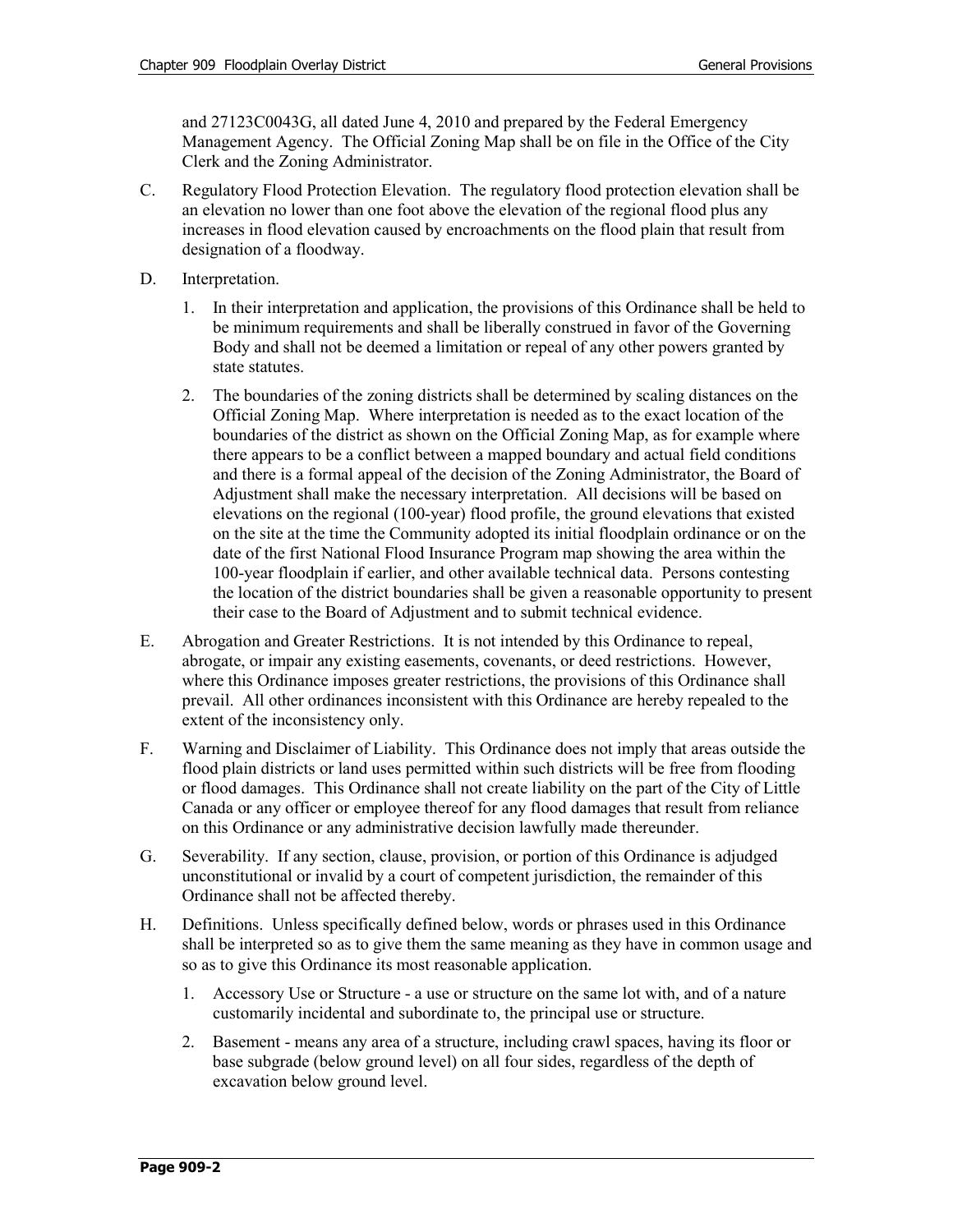- 3. Conditional Use means a specific type of structure or land use listed in the official control that may be allowed but only after an in-depth review procedure and with appropriate conditions or restrictions as provided in the official zoning controls or building codes and upon a finding that:
	- a. Certain conditions as detailed in the zoning ordinance exist.
	- b. The structure and/or land use conform to the comprehensive land use plan if one exists and are compatible with the existing neighborhood.
- 1. Equal Degree of Encroachment a method of determining the location of floodway boundaries so that flood plain lands on both sides of a stream are capable of conveying a proportionate share of flood flows.
- 2. Flood a temporary increase in the flow or stage of a stream or in the stage of a wetland or lake that results in the inundation of normally dry areas.
- 3. Flood Frequency the frequency for which it is expected that a specific flood stage or discharge may be equaled or exceeded.
- 4. Flood Fringe that portion of the flood plain outside of the floodway. Flood

fringe is synonymous with the term "floodway fringe" used in the Flood Insurance Study for Ramsey County, Minnesota (All Jurisdictions).

5. Flood Plain - the beds proper and the areas adjoining a wetland, lake or

watercourse which have been or hereafter may be covered by the regional flood.

- 6. Flood Proofing a combination of structural provisions, changes, or adjustments to properties and structures subject to flooding, primarily for the reduction or elimination of flood damages.
- 7. Floodway the bed of a wetland or lake and the channel of a watercourse and those portions of the adjoining flood plain which are reasonably required to carry or store the regional flood discharge.
- 8. Lowest Floor the lowest floor of the lowest enclosed area (including basement). An unfinished or flood resistant enclosure, used solely for parking of vehicles, building access, or storage in an area other than a basement area, is not considered a building's lowest floor.
- 9. Manufactured Home a structure, transportable in one or more sections, which is built on a permanent chassis and is designed for use with or without a permanent foundation when attached to the required utilities. The term "manufactured home" does not include the term "recreational vehicle."
- 10. Obstruction any dam, wall, wharf, embankment, levee, dike, pile, abutment, projection, excavation, channel modification, culvert, building, wire, fence, stockpile, refuse, fill, structure, or matter in, along, across, or projecting into any channel, watercourse, or regulatory flood plain which may impede, retard, or change the direction of the flow of water, either in itself or by catching or collecting debris carried by such water.
- 11. Principal Use or Structure means all uses or structures that are not accessory uses or structures.
- 12. Reach a hydraulic engineering term to describe a longitudinal segment of a stream or river influenced by a natural or man-made obstruction. In an urban area, the segment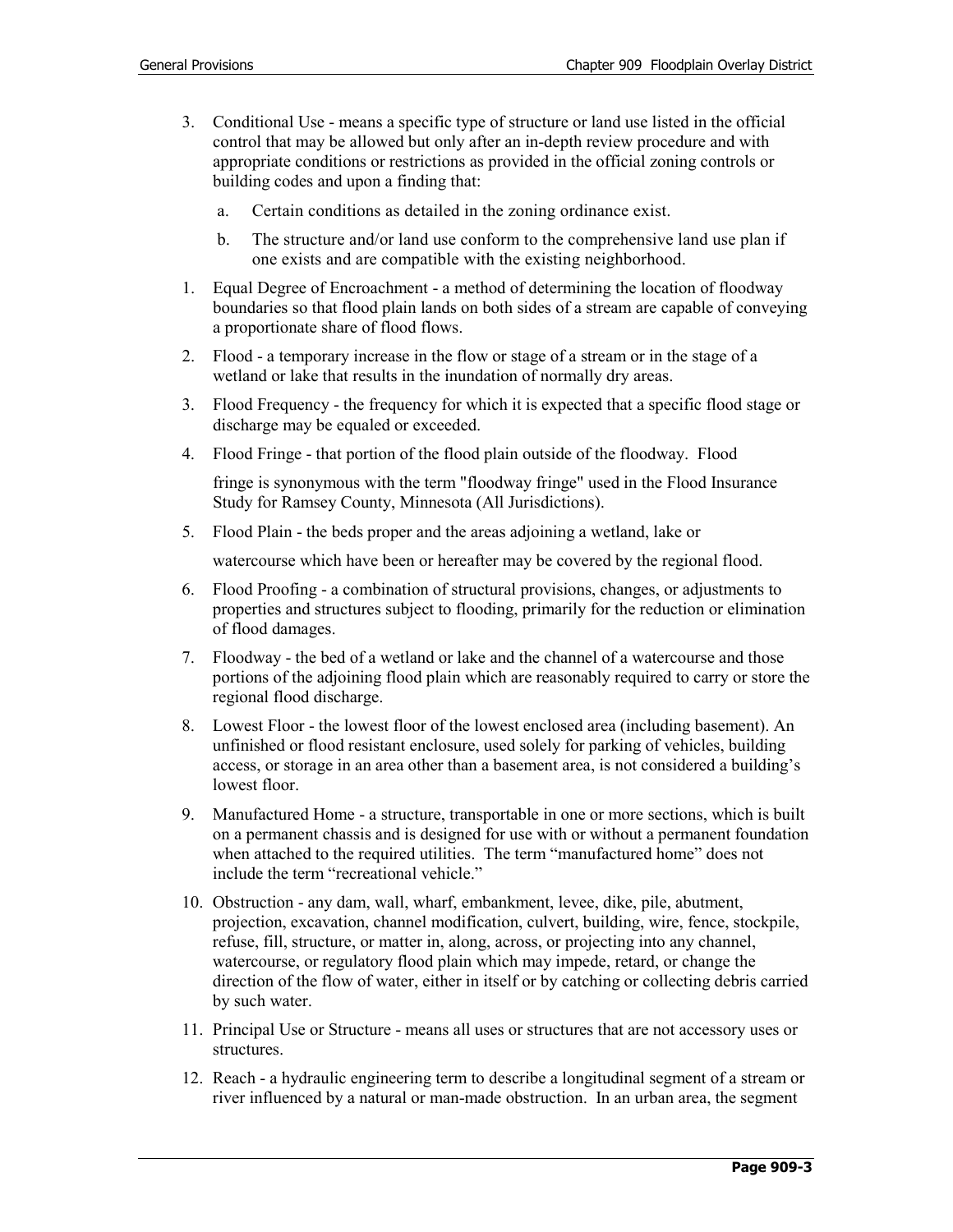of a stream or river between two consecutive bridge crossings would most typically constitute a reach.

- 13. Recreational Vehicle a vehicle that is built on a single chassis, is 400 square feet or less when measured at the largest horizontal projection, is designed to be self-propelled or permanently towable by a light duty truck, and is designed primarily not for use as a permanent dwelling but as temporary living quarters for recreational, camping, travel, or seasonal use. For the purposes of this Ordinance, the term recreational vehicle shall be synonymous with the term travel trailer/travel vehicle.
- 14. Regional Flood a flood which is representative of large floods known to have occurred generally in Minnesota and reasonably characteristic of what can be expected to occur on an average frequency in the magnitude of the 100-year recurrence interval. Regional flood is synonymous with the term "base flood", 1-percent annual chance flood or 100-year flood elevation.
- 15. Regulatory Flood Protection Elevation The regulatory flood protection elevation shall be an elevation no lower than one foot above the elevation of the regional flood plus any increases in flood elevation caused by encroachments on the flood plain that result from designation of a floodway.
- 16. Structure anything constructed or erected on the ground or attached to the ground or on-site utilities, including, but not limited to, buildings, factories, sheds, detached garages, cabins, manufactured homes, recreational vehicles not meeting the exemption criteria specified in Section 909.090.C11 of this Ordinance and other similar items.
- 17. Substantial Damage means damage of any origin sustained by a structure where the cost of restoring the structure to its before damaged condition would equal or exceed 50 percent of the market value of the structure before the damage occurred.
- 18. Substantial Improvement within any consecutive 365-day period, any reconstruction, rehabilitation (including normal maintenance and repair), repair after damage, addition, or other improvement of a structure, the cost of which equals or exceeds 50 percent of the market value of the structure before the "start of construction" of the improvement. This term includes structures that have incurred "substantial damage," regardless of the actual repair work performed. The term does not, however, include either:
	- a. Any project for improvement of a structure to correct existing violations of state or local health, sanitary, or safety code specifications which have been identified by the local code enforcement official and which are the minimum necessary to assure safe living conditions.
	- b. Any alteration of an "historic structure," provided that the alteration will not preclude the structure's continued designation as an "historic structure." For the purpose of this Ordinance, "historic structure" shall be as defined in 44 Code of Federal Regulations, Part 59.1.
- 19. Variance means a modification of a specific permitted development standard required in an official control including this Ordinance to allow an alternative development standard not stated as acceptable in the official control, but only as applied to a particular property for the purpose of alleviating a hardship, practical difficulty or unique circumstance as defined and elaborated upon in a community's respective planning and zoning enabling legislation.
- I. Annexations. The Flood Insurance Rate Map panels adopted by reference into Section 909.020.B above may include floodplain areas that lie outside of the corporate boundaries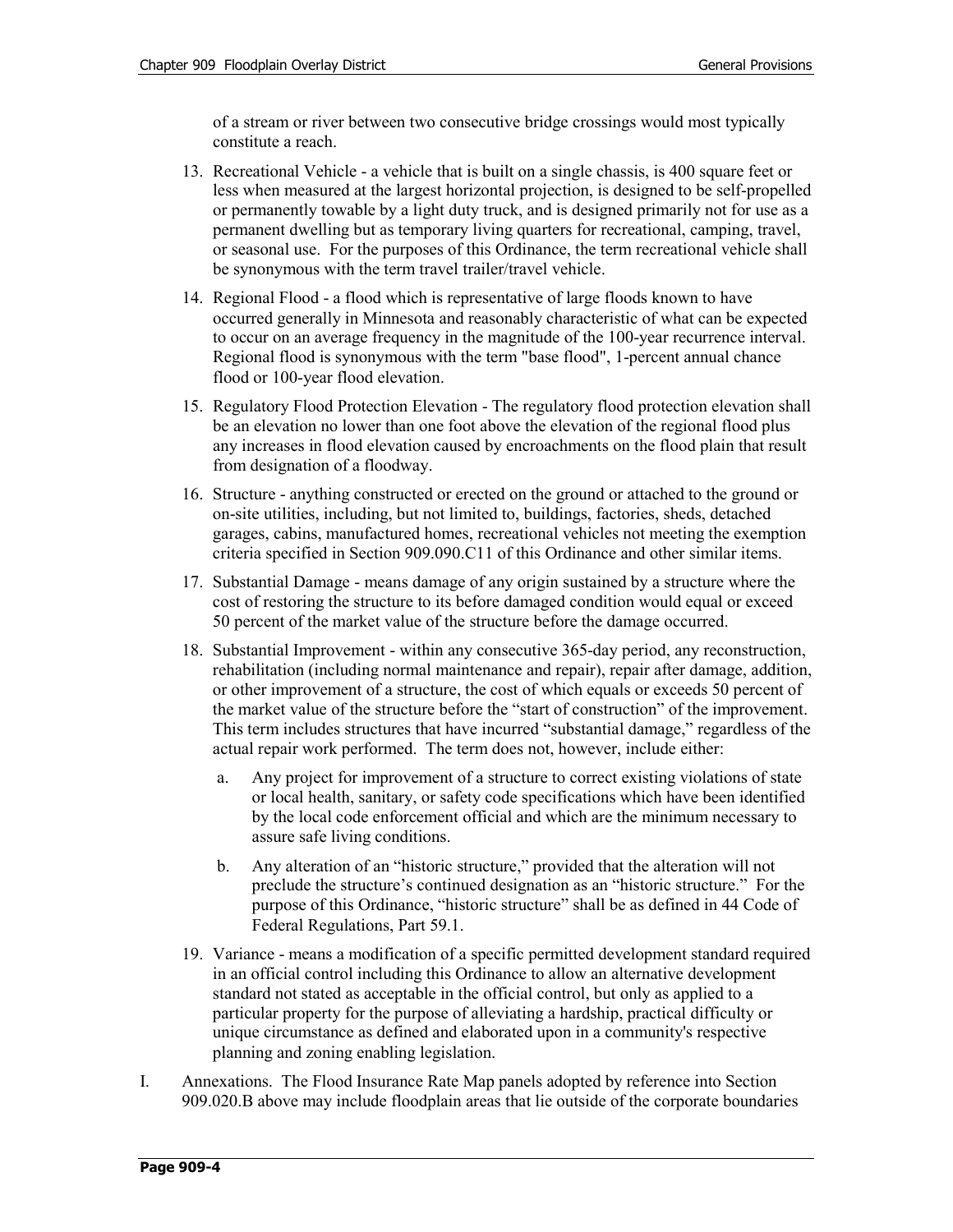of the City of Little Canada at the time of adoption of this ordinance. If any of these floodplain land areas are annexed into the City of Little Canada after the date of adoption of this ordinance, the newly annexed floodplain lands shall be subject to the provisions of this ordinance immediately upon the date of annexation into the City of Little Canada.

## **909.030. Zoning Districts**

- A. Districts.
	- 1. Floodway District: The Floodway District shall include those areas designated as Zone AE and Zone A on the Flood Insurance Rate Map panels adopted in Section 909.020.B that are below the ordinary high-water level as defined in Minnesota Statutes, Section 103G.005, subdivision 14.
	- 2. Flood Fringe District: The Flood Fringe District shall include those areas designated as Zone AE and Zone A on the Flood Insurance Rate Map panels adopted in Section 909.020.B that are below the 1% annual chance flood elevation (100-year flood elevation) but above the ordinary high-water level as defined in Minnesota Statute, Section 103G.005, subdivision 14. See Section 909.060 for procedures to determine the 1% annual chance flood elevation (100-year flood elevation).
- B. Compliance. No new structure or land shall hereafter be used and no structure shall be constructed, located, extended, converted, or structurally altered without full compliance with the terms of this Ordinance and other applicable regulations which apply to uses within the jurisdiction of this Ordinance. Within the Floodway and Flood Fringe and Districts, all uses not listed as permitted uses or conditional uses in Sections 909.040 and 909.050 that follow, respectively, shall be prohibited. In addition, a caution is provided here that:
	- 1. New manufactured homes, replacement manufactured homes and certain travel trailers and travel vehicles are subject to the general provisions of this Ordinance and specifically Section 909.090.
	- 2. Modifications, additions, structural alterations, normal maintenance and repair, or repair after damage to existing nonconforming structures and nonconforming uses of structures or land are regulated by the general provisions of this Ordinance and specifically Section 909.110.
	- 3. As-built elevations for elevated or flood proofed structures must be certified by ground surveys and flood proofing techniques must be designed and certified by a registered professional engineer or architect as specified in the general provisions of this Ordinance and specifically as stated in Section 909.100 of this Ordinance.

## **909.040 Floodway District (FW)**

The permitted and conditional uses listed below are only allowable in the floodway if not prohibited by any other underlying zoning district classifications of the City of Little Canada and if not prohibited by any applicable state or federal law.

- A. Permitted Uses:
	- 1. General farming, pasture, grazing, outdoor plant nurseries, horticulture, and wild crop harvesting.
	- 2. Boat launching ramps, swimming areas, parks, wildlife and nature preserves, and fishing areas.
	- 3. Residential lawns, gardens and play areas.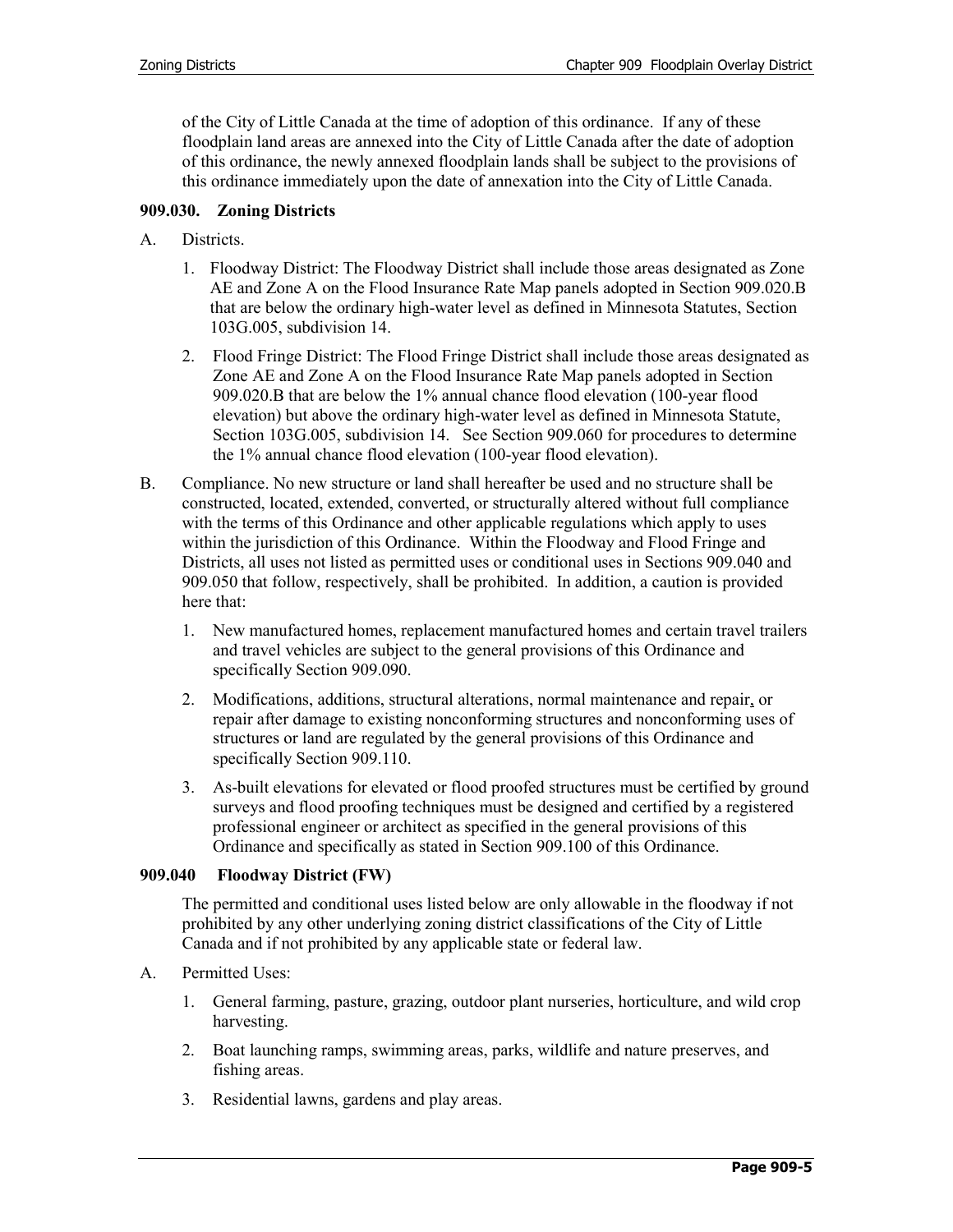- B. Standards for Floodway Permitted Uses:
	- 1. The use shall have a low flood damage potential.
	- 2. The use shall be permissible in the underlying zoning district if one exists.
	- 3. The use shall not obstruct flood flows or increase flood elevations and shall not involve structures, fill, obstructions, excavations or storage of materials or equipment.
- C. Conditional Uses:
	- 1. Extraction and storage of sand, gravel, and other materials.
	- 2. Marinas, boat rentals, docks, piers, wharves, and water control structures.
	- 3. Railroads, streets, bridges, utility transmission lines, and pipelines.
	- 4. Placement of fill.
- D. Standards for Floodway Conditional Uses:
	- 1. All Uses. No fill (including fill for roads and levees), deposit, obstruction, or other use may be allowed as a conditional use that will cause any increase in the stage of the 100-year or regional flood or cause an increase in flood damages in the reach or reaches affected.
	- 2. All floodway conditional uses shall be subject to the procedures and standards contained in Section 909.100.D of this Ordinance.
	- 3. The conditional use shall be permissible in the underlying zoning district if one exists.
	- 4. Fill:
- a. Fill, dredge spoil, and all other similar materials deposited or stored in the flood plain shall be protected from erosion by vegetative cover, mulching, riprap or other acceptable method.
- b. Dredge spoil sites and sand and gravel operations shall not be allowed in the floodway unless a long-term site development plan is submitted which includes an erosion/sedimentation prevention element to the plan.
- c. As an alternative, and consistent with Subsection (b) immediately above, dredge spoil disposal and sand and gravel operations may allow temporary, on-site storage of fill or other materials which would have caused an increase to the stage of the 100-year or regional flood but only after the Governing Body has received an appropriate plan which assures the removal of the materials from the floodway based upon the flood warning time available. The conditional use permit must be title registered with the property in the Office of the County Recorder.
- 5. Storage of Materials and Equipment. Storage of other materials or equipment may be allowed if readily removable from the area within the time available after a flood warning and in accordance with a plan approved by the Governing Body. The storage or processing of materials that are, in time of flooding, flammable, explosive, or potentially injurious to human, animal, or plant life is prohibited.
- 6. Community-wide structural works for flood control intended to remove areas from the regulatory flood plain shall not be allowed in the floodway.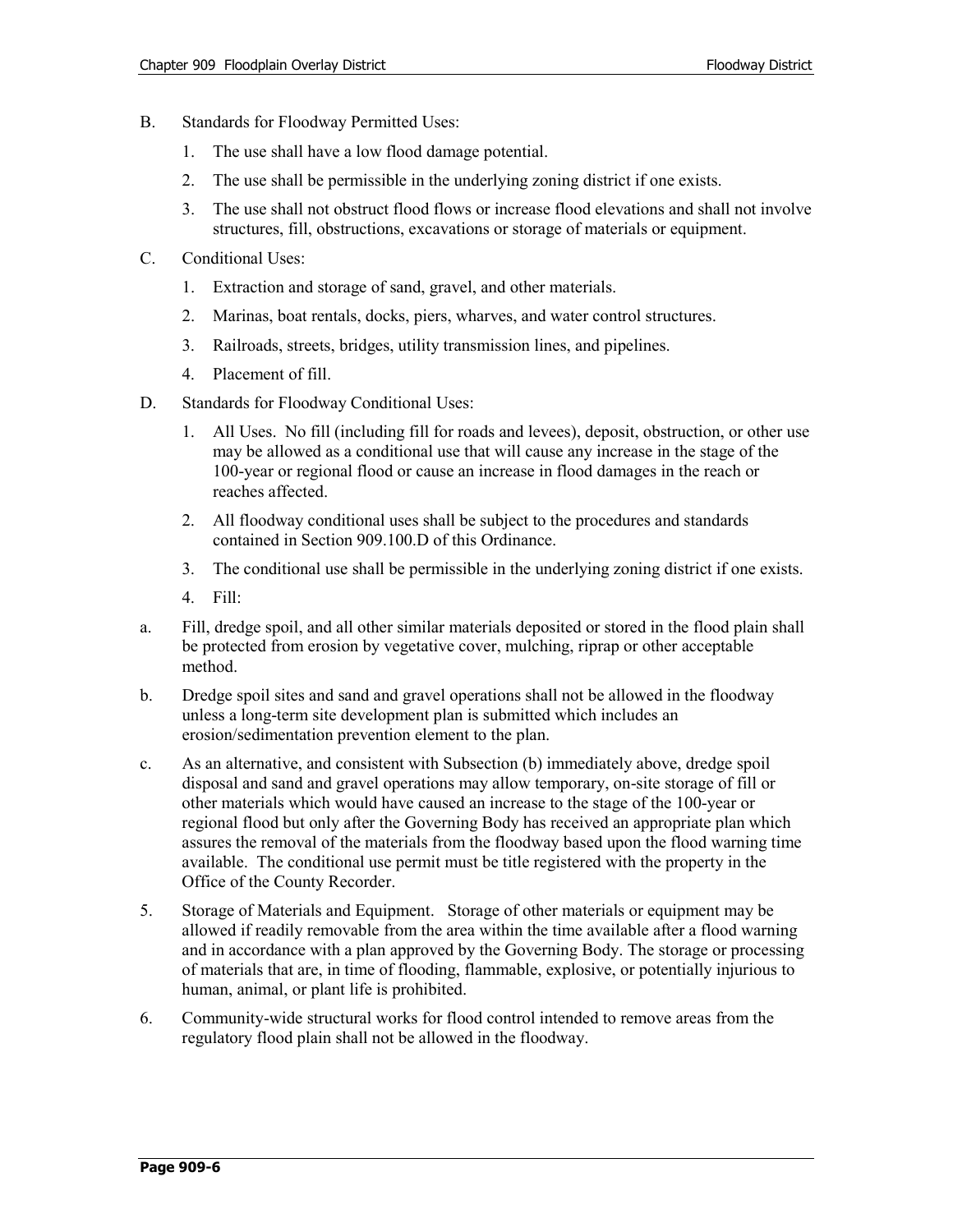## **909.050. Flood Fringe District (FF)**

- A. Permitted Uses: Permitted uses shall be those uses of land or structures listed as permitted uses in the underlying zoning use district(s). If no pre-existing, underlying zoning use districts exist, then any residential or non-residential structure or use of a structure or land shall be a permitted use in the Flood Fringe District provided such use does not constitute a public nuisance. All permitted uses shall comply with the "Standards for Flood Fringe Permitted Uses" listed in Section 909.050.B and the "Standards for all Flood Fringe Uses" listed in Section 909.050.E.
- B. Standards for Flood Fringe Permitted Uses:
	- 1. All structures, including accessory structures, must be elevated on fill so that the lowest floor including basement floor is at or above the regulatory flood protection elevation. The finished fill elevation for structures shall be no lower than one (1) foot below the regulatory flood protection elevation and the fill shall extend at such elevation at least fifteen (15) feet beyond the outside limits of the structure erected thereon.
	- 2. As an alternative to elevation on fill, accessory structures that constitute a minimal investment and that do not exceed 500 square feet at its largest projection may be flood proofed in accordance with the following standards:
		- a. Accessory structures shall not be designed for human habitation.
		- b. Accessory structures shall be elevated on fill or structurally dry flood proofed in accordance with the FP-1 or FP-2 flood proofing classifications in the State Building Code. As an alternative, an accessory structure may be flood proofed to the FP-3 or FP-4 flood proofing classification in the State Building Code and, for a detached garage, the detached garage must be used solely for parking of vehicles and limited storage. Flood proofed accessory structures must meet the following additional standards:
- (1) The structure must be adequately anchored to prevent flotation, collapse or lateral movement of the structure and shall be designed to equalize hydrostatic flood forces on exterior walls;
- (2) Any mechanical and utility equipment in a structure must be elevated to or above the regulatory flood protection elevation or properly flood proofed; and
- (3) To allow for the equalization of hydrostatic pressure, there must be a minimum of two "automatic" openings in the outside walls of the structure having a total net area of not less than one square inch for every square foot of enclosed area subject to flooding. There must be openings on at least two sides of the structure and the bottom of all openings must be no higher than one foot above the lowest adjacent grade to the structure. Using human intervention to open a garage door prior to flooding will not satisfy this requirement for automatic openings.
	- 1. The cumulative placement of fill where at any one time in excess of one-thousand (1,000) cubic yards of fill is located on the parcel shall be allowable only as a conditional use, unless said fill is specifically intended to elevate a structure in accordance with Section 909.050.B1 of this ordinance.
	- 2. The storage of any materials or equipment shall be elevated on fill to the regulatory flood protection elevation.
	- 3. The provisions of Section 909.050.E of this Ordinance shall apply.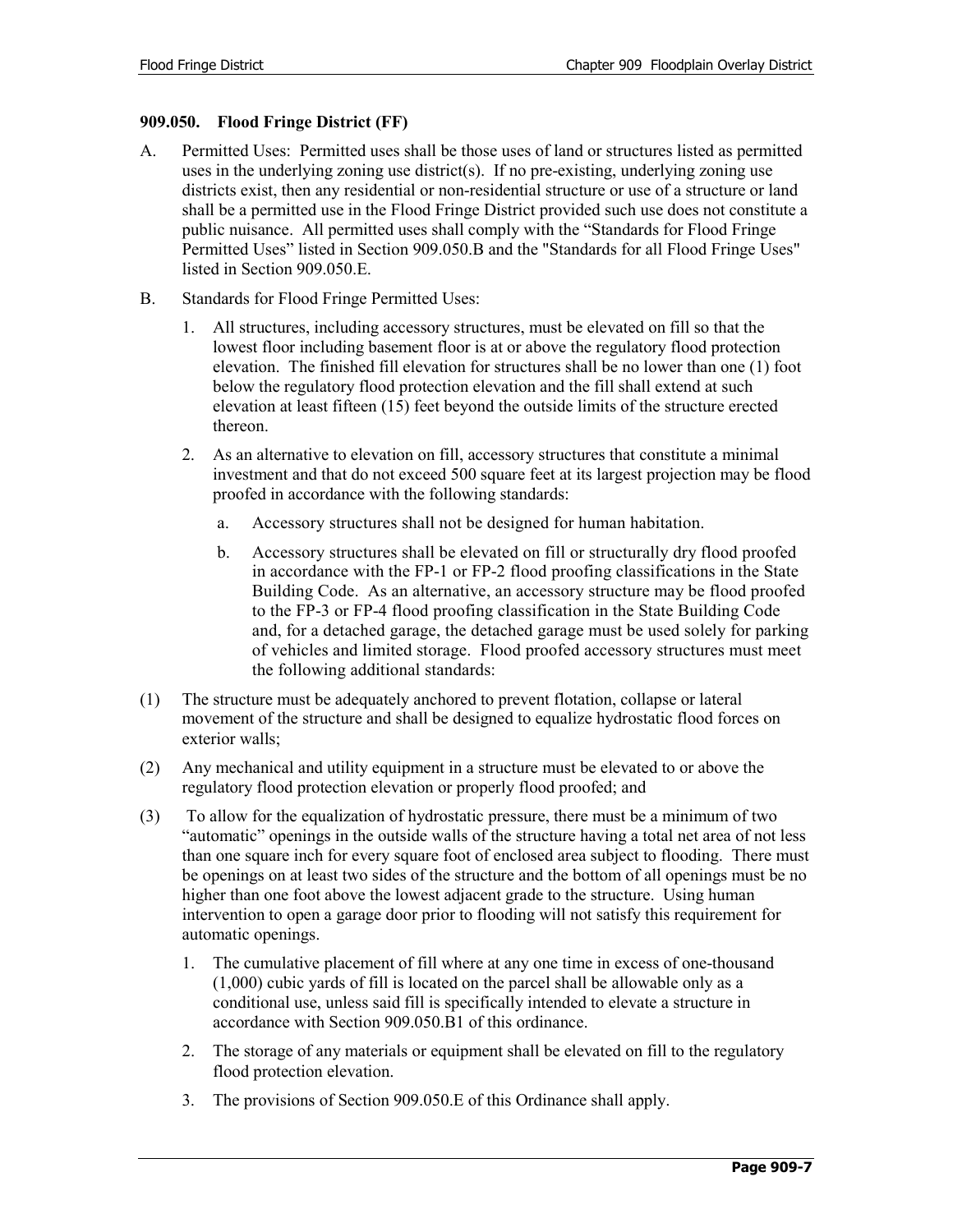- C. Conditional Uses: Any structure that is not elevated on fill or flood proofed in accordance with Section 909.050.B1 – B2 and or any use of land that does not comply with the standards in Section 909.050.B3 – B4 shall only be allowable as a conditional use. An application for a conditional use shall be subject to the standards and criteria and evaluation procedures specified in Sections 909.050.D–E and 909.100.D of this Ordinance.
- D. Standards for Flood Fringe Conditional Uses:
	- 1. Alternative elevation methods other than the use of fill may be utilized to elevate a structure's lowest floor above the regulatory flood protection elevation. These alternative methods may include the use of stilts, pilings, parallel walls, etc., or abovegrade, enclosed areas such as crawl spaces or tuck under garages. The base or floor of an enclosed area shall be considered above-grade and not a structure's basement or lowest floor if: 1) the enclosed area is above-grade on at least one side of the structure; 2) it is designed to internally flood and is constructed with flood resistant materials; and 3) it is used solely for parking of vehicles, building access or storage. The abovenoted alternative elevation methods are subject to the following additional standards:
		- a. Design and Certification The structure's design and as-built condition must be certified by a registered professional engineer or architect as being in compliance with the general design standards of the State Building Code and, specifically, that all electrical, heating, ventilation, plumbing and air conditioning equipment and other service facilities must be at or above the regulatory flood protection elevation or be designed to prevent flood water from entering or accumulating within these components during times of flooding.
		- b. Specific Standards for Above-grade, Enclosed Areas Above-grade, fully enclosed areas such as crawl spaces or tuck under garages must be designed to internally flood and the design plans must stipulate:
			- (1) A minimum area of openings in the walls where internal flooding is to be used as a flood proofing technique. There shall be a minimum of two openings on at least two sides of the structure and the bottom of all openings shall be no higher than one-foot above grade. The automatic openings shall have a minimum net area of not less than one square inch for every square foot of enclosed area subject to flooding unless a registered professional engineer or architect certifies that a smaller net area would suffice. The automatic openings may be equipped with screens, louvers, valves, or other coverings or devices provided that they permit the automatic entry and exit of flood waters without any form of human intervention; and
			- (2) That the enclosed area will be designed of flood resistant materials in accordance with the FP-3 or FP-4 classifications in the State Building Code and shall be used solely for building access, parking of vehicles or storage.
	- 2. Basements, as defined by Section 909.020.H2 of this Ordinance, shall be subject to the following:
		- a. Residential basement construction shall not be allowed below the regulatory flood protection elevation.
		- b. Non-residential basements may be allowed below the regulatory flood protection elevation provided the basement is structurally dry flood proofed in accordance with Section 909.050.D3 of this Ordinance.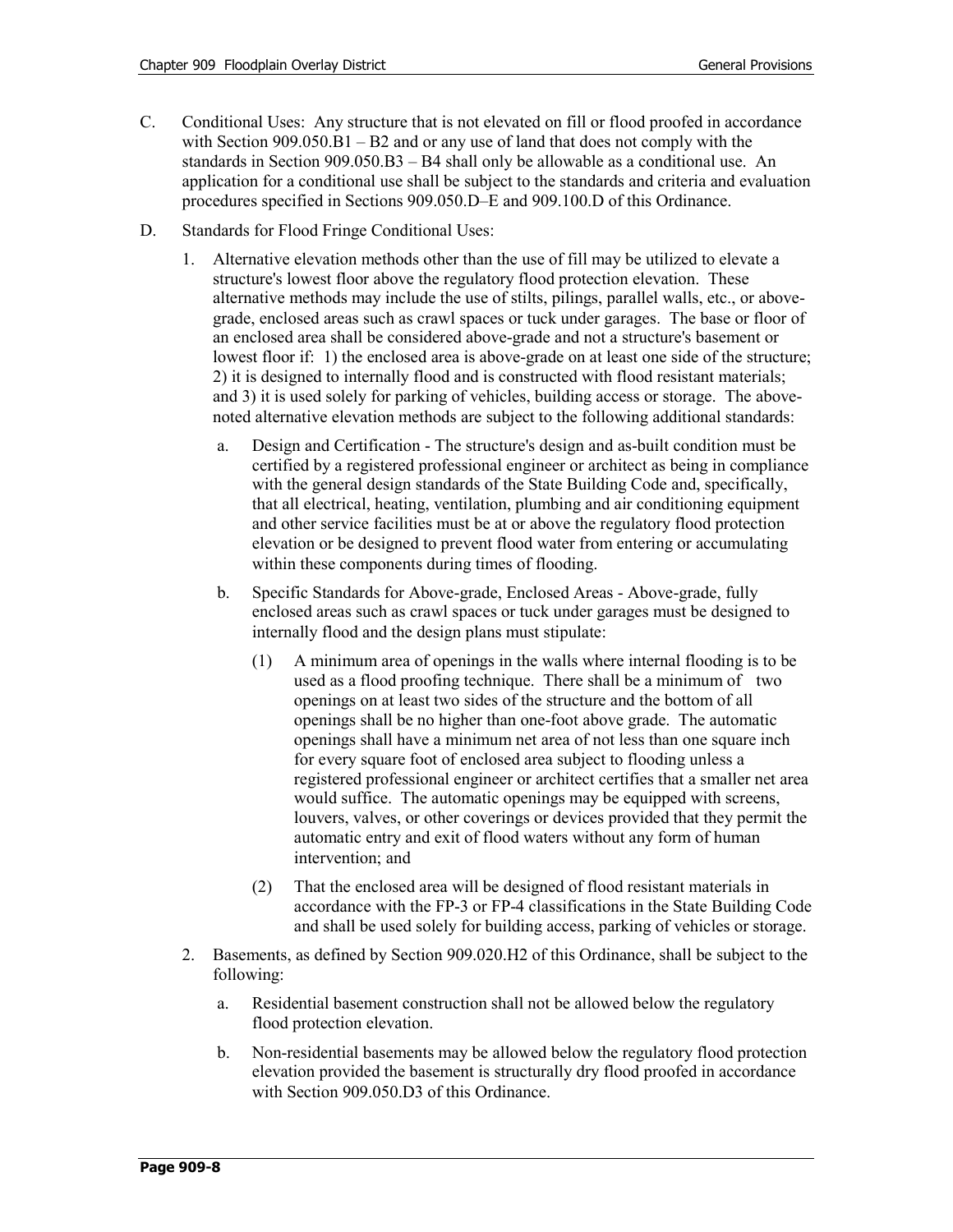- 3. All areas of non-residential structures including basements to be placed below the regulatory flood protection elevation shall be flood proofed in accordance with the structurally dry flood proofing classifications in the State Building Code. Structurally dry flood proofing must meet the FP-1 or FP-2 flood proofing classification in the State Building Code and this shall require making the structure watertight with the walls substantially impermeable to the passage of water and with structural components having the capability of resisting hydrostatic and hydrodynamic loads and the effects of buoyancy. Structures flood proofed to the FP-3 or FP-4 classification shall not be permitted.
- 4. When at any one time more than 1,000 cubic yards of fill or other similar material is located on a parcel for such activities as on-site storage, landscaping, sand and gravel operations, landfills, roads, dredge spoil disposal or construction of flood control works, an erosion/sedimentation control plan must be submitted unless the community is enforcing a state approved shoreland management ordinance. In the absence of a state approved shoreland ordinance, the plan must clearly specify methods to be used to stabilize the fill on site for a flood event at a minimum of the 100-year or regional flood event. The plan must be prepared and certified by a registered professional engineer or other qualified individual acceptable to the Governing Body. The plan may incorporate alternative procedures for removal of the material from the flood plain if adequate flood warning time exists.
- 5. Storage of Materials and Equipment:
	- a. The storage or processing of materials that are, in time of flooding, flammable, explosive, or potentially injurious to human, animal, or plant life is prohibited.
	- b. Storage of other materials or equipment may be allowed if readily removable from the area within the time available after a flood warning and in accordance with a plan approved by the Governing Body.
- 6. The provisions of Section 909.050.E of this Ordinance shall also apply.
- E. Standards for All Flood Fringe Uses:
	- 1. All new principal structures must have vehicular access at or above an elevation not more than two (2) feet below the regulatory flood protection elevation. If a variance to this requirement is granted, the Board of Adjustment must specify limitations on the period of use or occupancy of the structure for times of flooding and only after determining that adequate flood warning time and local flood emergency response procedures exist.
	- 2. Commercial Uses accessory land uses, such as yards, railroad tracks, and parking lots may be at elevations lower than the regulatory flood protection elevation. However, a permit for such facilities to be used by the employees or the general public shall not be granted in the absence of a flood warning system that provides adequate time for evacuation if the area would be inundated to a depth and velocity such that when multiplying the depth (in feet) times velocity (in feet per second) the product number exceeds four (4) upon occurrence of the regional flood.
	- 3. Manufacturing and Industrial Uses measures shall be taken to minimize interference with normal plant operations especially along streams having protracted flood durations. Certain accessory land uses such as yards and parking lots may be at lower elevations subject to requirements set out in Section 909.050.E2 above. In considering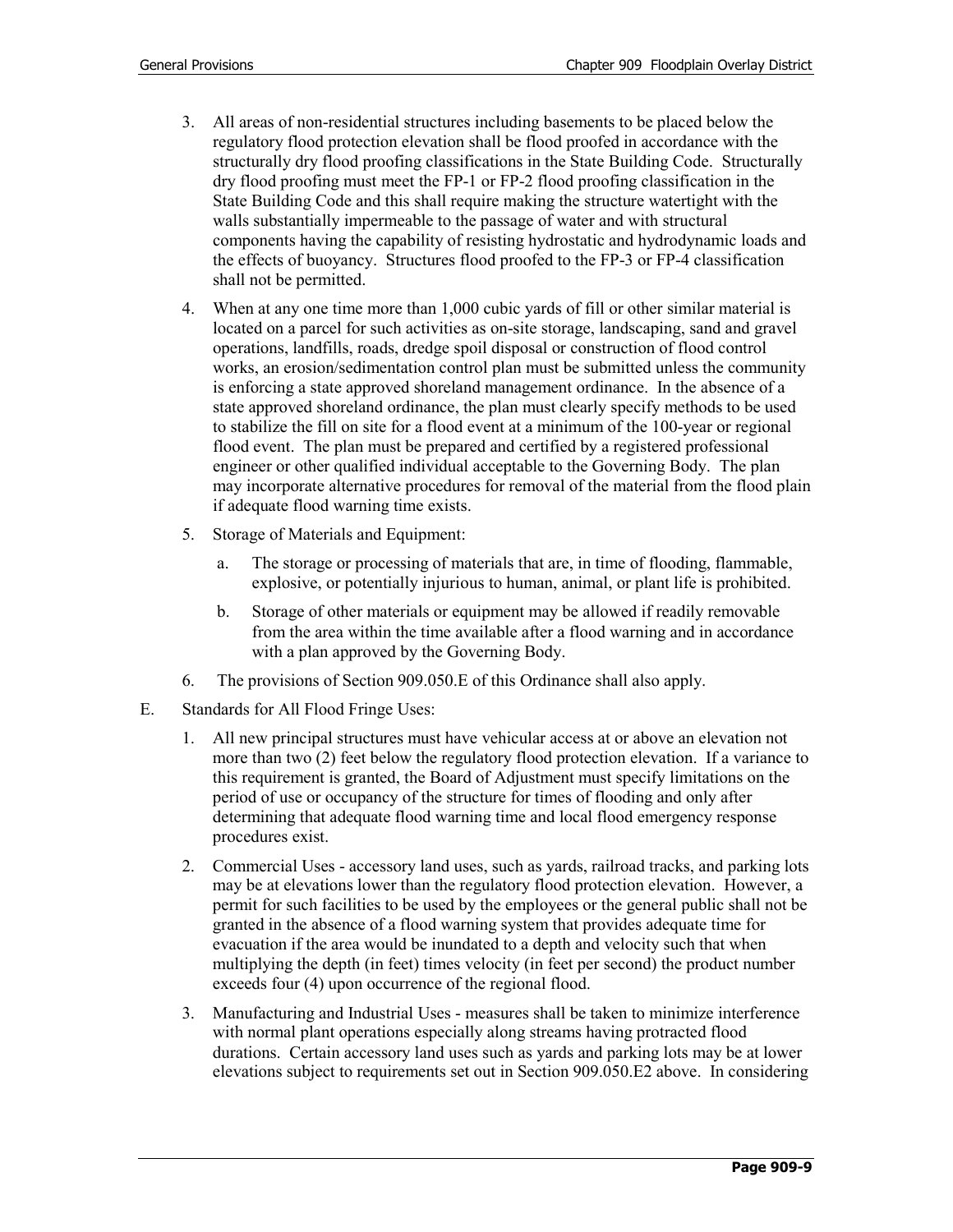permit applications, due consideration shall be given to needs of an industry whose business requires that it be located in flood plain areas.

- 4. Fill shall be properly compacted and the slopes shall be properly protected by the use of riprap, vegetative cover or other acceptable method. The Federal Emergency Management Agency (FEMA) has established criteria for removing the special flood hazard area designation for certain structures properly elevated on fill above the 100 year flood elevation - FEMA's requirements incorporate specific fill compaction and side slope protection standards for multi-structure or multi-lot developments. These standards should be investigated prior to the initiation of site preparation if a change of special flood hazard area designation will be requested.
- 5. Flood plain developments shall not adversely affect the hydraulic capacity of the channel and adjoining flood plain of any tributary watercourse or drainage system where a floodway or other encroachment limit has not been specified on the Official Zoning Map.
- 6. Standards for recreational vehicles are contained in Section 909.090.C.
- 7. All manufactured homes must be securely anchored to an adequately anchored foundation system that resists flotation, collapse and lateral movement. Methods of anchoring may include, but are not to be limited to, use of over-the-top or frame ties to ground anchors. This requirement is in addition to applicable state or local anchoring requirements for resisting wind forces.

## **909.060. Procedures for Determining 100-Year Flood Elevations in Zone A**

- A. Reserved for Future Use
- B. Procedures for determining 1% annual chance flood elevations (100-YR flood elevations) in Zone A
	- 1. Upon receipt of an application for a permit or other approval within a Zone A, the Zoning Administrator will use the 1% annual chance flood elevation for that basin that has previously been determined in accordance with approved FEMA methods, if available. If the 1% annual chance flood elevation has not been previously determined, the applicant shall be required to furnish all necessary information as deemed necessary by the Zoning Administrator for the determination for the 1% annual chance flood elevation in accordance with approved FEMA methods.
	- 2. The applicant shall be responsible to submit one copy of the above information to a designated engineer or other expert person or agency for technical assistance in determining the 1% annual chance flood elevation (100-year flood elevation). Procedures consistent with Minnesota Regulations 1983, Parts 6120.5000 - 6120.6200 and 44 Code of Federal Regulations Part 65 shall be followed in this expert evaluation. The designated engineer or expert is strongly encouraged to discuss the proposed technical evaluation methodology with the respective Department of Natural Resources' Area Hydrologist prior to commencing the analysis.
	- 3. Once the 1% annual chance flood elevation (100-year flood elevation) has been determined, the Zoning Administrator shall process the permit application consistent with the applicable provisions of Section 909.040 and Section 909.050 of this Ordinance.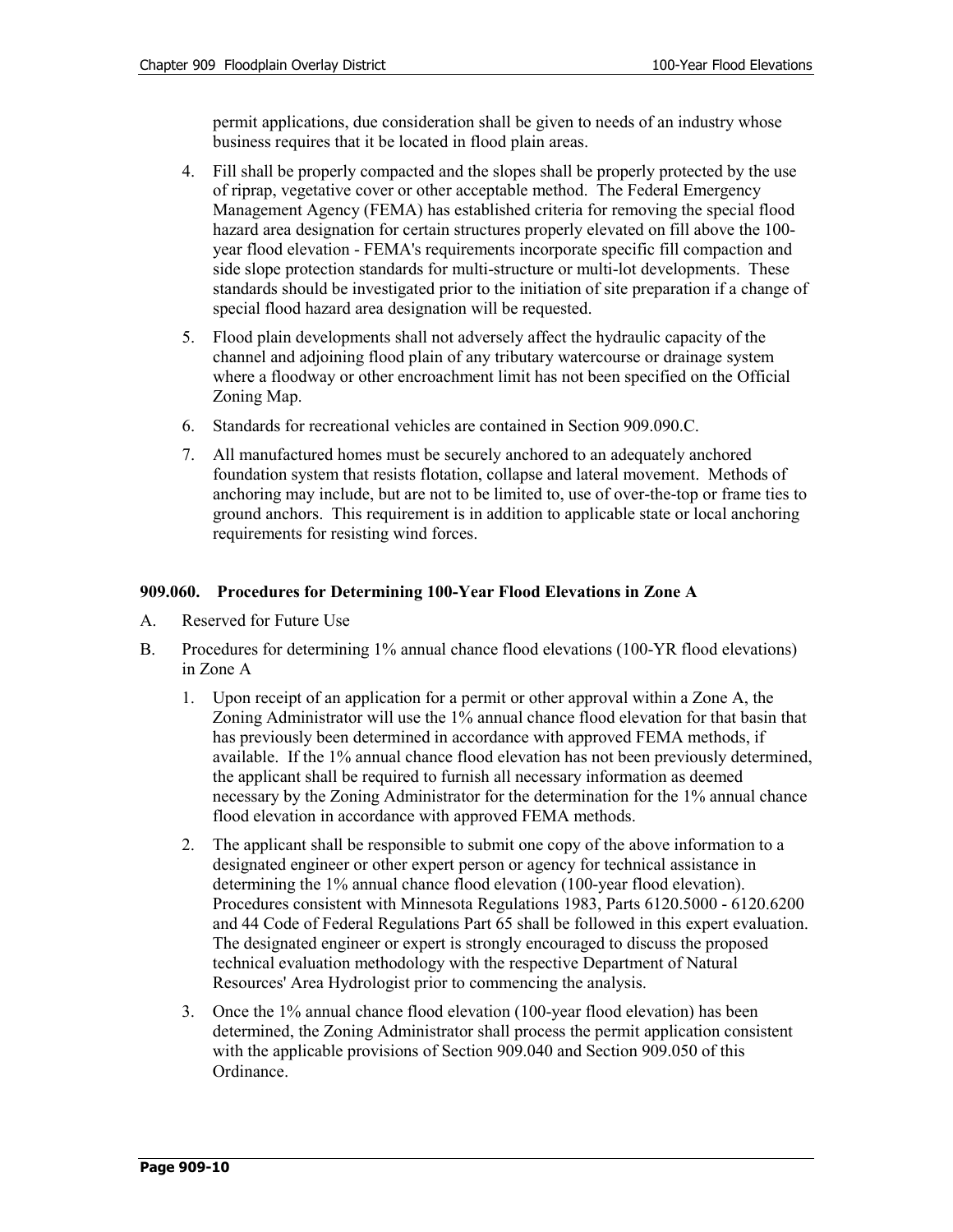### **909.070. Subdivisions**

- A. Review Criteria: No land shall be subdivided which is unsuitable for the reason of flooding, inadequate drainage, water supply or sewage treatment facilities. All lots within the flood plain districts shall be able to contain a building site outside of the Floodway District at or above the regulatory flood protection elevation. All subdivisions shall have water and sewage treatment facilities that comply with the provisions of this Ordinance and have road access both to the subdivision and to the individual building sites no lower than two feet below the regulatory flood protection elevation. For all subdivisions in the flood plain, the Floodway and Flood Fringe District boundaries, the regulatory flood protection elevation and the required elevation of all access roads shall be clearly labeled on all required subdivision drawings and platting documents.
- B. Procedures for determining 1% annual chance flood elevation (100-YR flood elevation) in Zone A: In a designated Zone A area, applicants shall provide the information required in Section 909.060.B of this Ordinance to determine the 1% annual chance flood elevation (100-year flood elevation) and the regulatory flood protection elevation for the subdivision site.
- C. Removal of Special Flood Hazard Area Designation: The Federal Emergency Management Agency (FEMA) has established criteria for removing the special flood hazard area designation for certain structures properly elevated on fill above the 1% annual chance flood elevation (100-year flood elevation). FEMA's requirements incorporate specific fill compaction and side slope protection standards for multi-structure or multi-lot developments. These standards should be investigated prior to the initiation of site preparation if a change of special flood hazard area designation will be requested.

## **909.080. Public Utilities, Railroads, Roads and Bridges**

- A. Public Utilities. All public utilities and facilities such as gas, electrical, sewer, and water supply systems to be located in the flood plain shall be flood proofed in accordance with the State Building Code or elevated to above the regulatory flood protection elevation.
- B. Public Transportation Facilities. Railroad tracks, roads, and bridges to be located within the flood plain shall comply with Sections 909.040 and 909.050 of this Ordinance. Elevation to the regulatory flood protection elevation shall be provided where failure or interruption of these transportation facilities would result in danger to the public health or safety or where such facilities are essential to the orderly functioning of the area. Minor or auxiliary roads or railroads may be constructed at a lower elevation where failure or interruption of transportation services would not endanger the public health or safety.
- C. On-site Sewage Treatment and Water Supply Systems: Where public utilities are not provided: 1) On-site water supply systems must be designed to minimize or eliminate infiltration of flood waters into the systems; and 2) New or replacement on-site sewage treatment systems must be designed to minimize or eliminate infiltration of flood waters into the systems and discharges from the systems into flood waters and they shall not be subject to impairment or contamination during times of flooding. Any sewage treatment system designed in accordance with the State's current statewide standards for on-site sewage treatment systems shall be determined to be in compliance with this Section.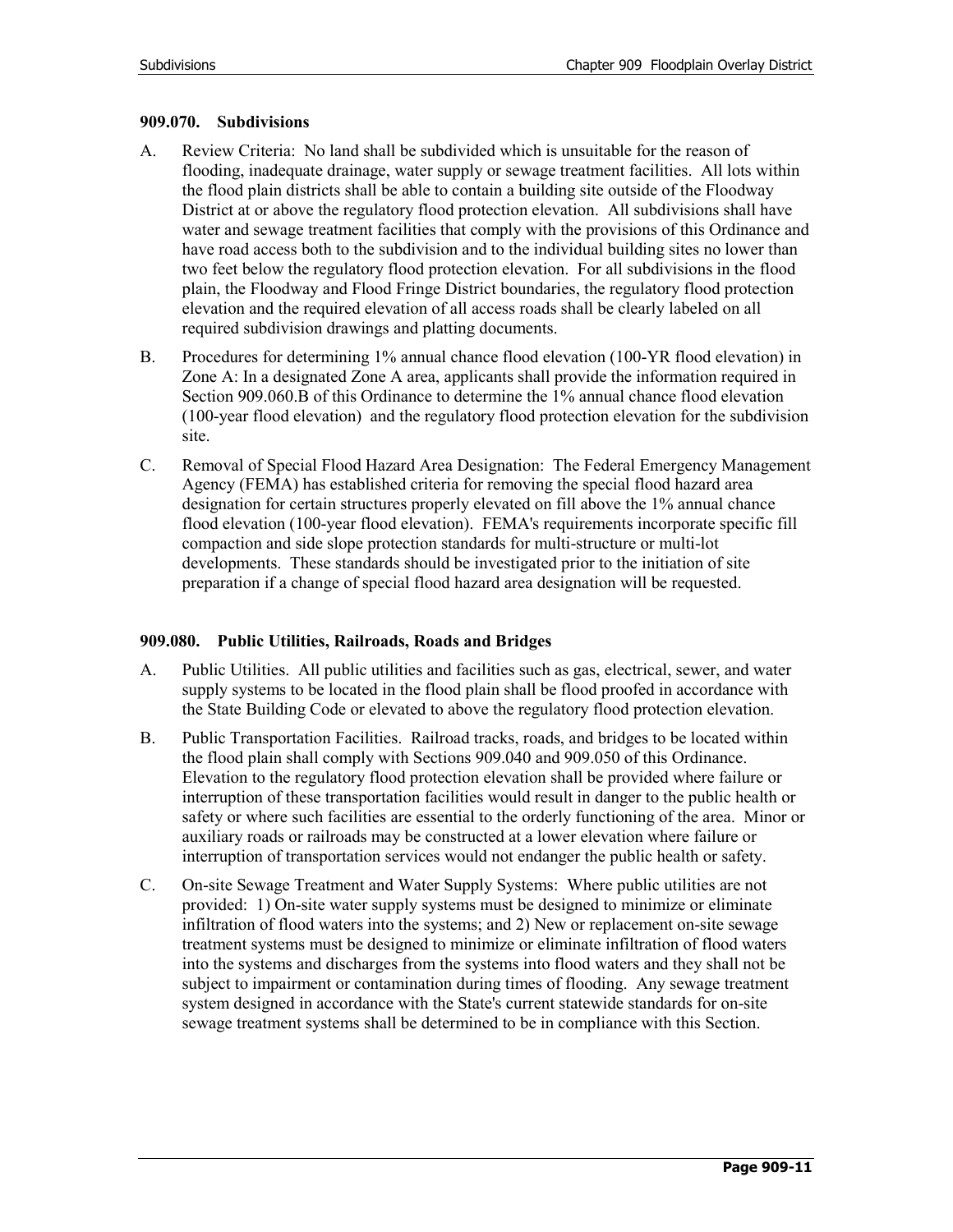## **909.090. Manufactured Homes and Parks**

- A. New manufactured home parks and expansions to existing manufactured home parks shall be subject to the provisions placed on subdivisions by Section 909.070 of this Ordinance.
- B. The placement of new or replacement manufactured homes in existing manufactured home parks or on individual lots of record that are located in flood plain districts will be treated as a new structure and may be placed only if elevated in compliance with Section 916.050 of this Ordinance. If vehicular road access for pre-existing manufactured home parks is not provided in accordance with Section 909.050.E1, then replacement manufactured homes will not be allowed until the property owner(s) develops a flood warning emergency plan acceptable to the Governing Body.
	- 1. All manufactured homes must be securely anchored to an adequately anchored foundation system that resists flotation, collapse and lateral movement. Methods of anchoring may include, but are not to be limited to, use of over-the-top or frame ties to ground anchors. This requirement is in addition to applicable state or local anchoring requirements for resisting wind forces.
- C. Recreational vehicles that do not meet the exemption criteria specified in Section 909.090.C1 below shall be subject to the provisions of this Ordinance and as specifically spelled out in Section 909.090.C3 – C4 below.
	- 1. Exemption Recreational vehicles are exempt from the provisions of this Ordinance if they are placed in any of the areas listed in Section 909.090.C2 below and further they meet the following criteria:
		- a. Have current licenses required for highway use.
		- b. Are highway ready meaning on wheels or the internal jacking system, are attached to the site only by quick disconnect type utilities commonly used in campgrounds and recreational vehicle parks and the recreational vehicle has no permanent structural type additions attached to it.
		- c. The recreational vehicle and associated use must be permissible in any preexisting, underlying zoning use district.
	- 2. Areas Exempted for Placement of Recreational Vehicles:
		- a. Individual lots or parcels of record.
		- b. Existing commercial recreational vehicle parks or campgrounds.
		- c. Existing condominium type associations.
	- 3. Recreational vehicles exempted in Section 909.090.C1 lose this exemption when development occurs on the parcel exceeding \$500 for a structural addition to the recreational vehicle or exceeding \$500 for an accessory structure such as a garage or storage building. The recreational vehicle and all additions and accessory structures will then be treated as a new structure and shall be subject to the elevation/flood proofing requirements and the use of land restrictions specified in Sections 4.0 and 5.0 of this Ordinance. There shall be no development or improvement on the parcel or attachment to the recreational vehicle that hinders the removal of the recreational vehicle to a flood free location should flooding occur.
	- 4. New commercial recreational vehicle parks or campgrounds and new residential type subdivisions and condominium associations and the expansion of any existing similar use exceeding five (5) units or dwelling sites shall be subject to the following: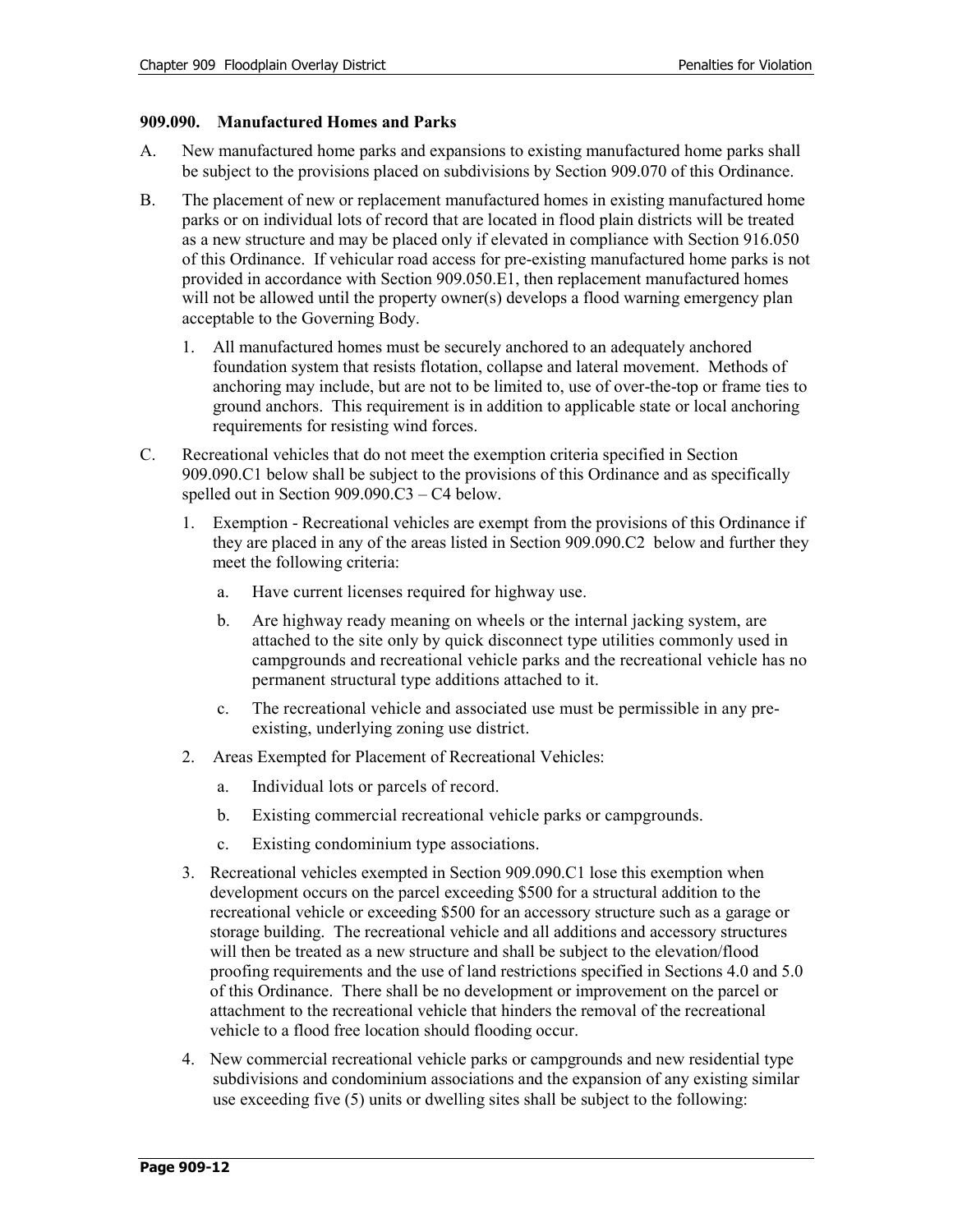- a. Any new or replacement recreational vehicle will be allowed in the Floodway or Flood Fringe Districts provided said recreational vehicle and its contents are placed on fill above the regulatory flood protection elevation and proper elevated road access to the site exists in accordance with Section 909.050.E1 of this Ordinance. No fill placed in the floodway to meet the requirements of this Section shall increase flood stages of the 100-year or regional flood.
- b. All new or replacement recreational vehicles not meeting the criteria of (a) above may, as an alternative, be allowed as a conditional use if in accordance with the following provisions and the provisions of 909.100.D of the Ordinance. The applicant must submit an emergency plan for the safe evacuation of all vehicles and people during the 100-year flood. Said plan shall be prepared by a registered engineer or other qualified individual, shall demonstrate that adequate time and personnel exist to carry out the evacuation, and shall demonstrate the provisions of Section 909.090.C1 (a) and (b) of this Ordinance will be met. All attendant sewage and water facilities for new or replacement recreational vehicles must be protected or constructed so as to not be impaired or contaminated during times of flooding in accordance with Section 909.080.C of this Ordinance.

## **909.100. Administration**

- A. Zoning Administrator. A Zoning Administrator or other official designated by the Governing Body shall administer and enforce this Ordinance. If the Zoning Administrator finds a violation of the provisions of this Ordinance the Zoning Administrator shall notify the person responsible for such violation in accordance with the procedures stated in Section 909.120 of the Ordinance.
- B. Permit Requirements.
	- 1. Permit Required. A Permit issued by the Zoning Administrator in conformity with the provisions of this Ordinance shall be secured prior to the erection, addition, modification, rehabilitation (including normal maintenance and repair)*,* or alteration of any building, structure, or portion thereof; prior to the use or change of use of a building, structure, or land; prior to the construction of a dam, fence, or on-site septic system; prior to the change or extension of a nonconforming use; prior to the repair of a structure that has been damaged by flood, fire, tornado, or any other source; and prior to the placement of fill, excavation of materials, or the storage of materials or equipment within the flood plain.
	- 2. Application for Permit. Application for a permit shall be made in duplicate to the Zoning Administrator on forms furnished by the Zoning Administrator and shall include the following where applicable: plans in duplicate drawn to scale, showing the nature, location, dimensions, and elevations of the lot; existing or proposed structures, fill, or storage of materials; and the location of the foregoing in relation to the stream channel.
	- 3. State and Federal Permits. Prior to granting a permit or processing an application for a conditional use permit or variance, the Zoning Administrator shall determine that the applicant has obtained all necessary state and federal permits.
	- 4. Certificate of Zoning Compliance for a New, Altered, or Nonconforming Use. It shall be unlawful to use, occupy, or permit the use or occupancy of any building or premises or part thereof hereafter created, erected, changed, converted, altered, or enlarged in its use or structure until a certificate of zoning compliance shall have been issued by the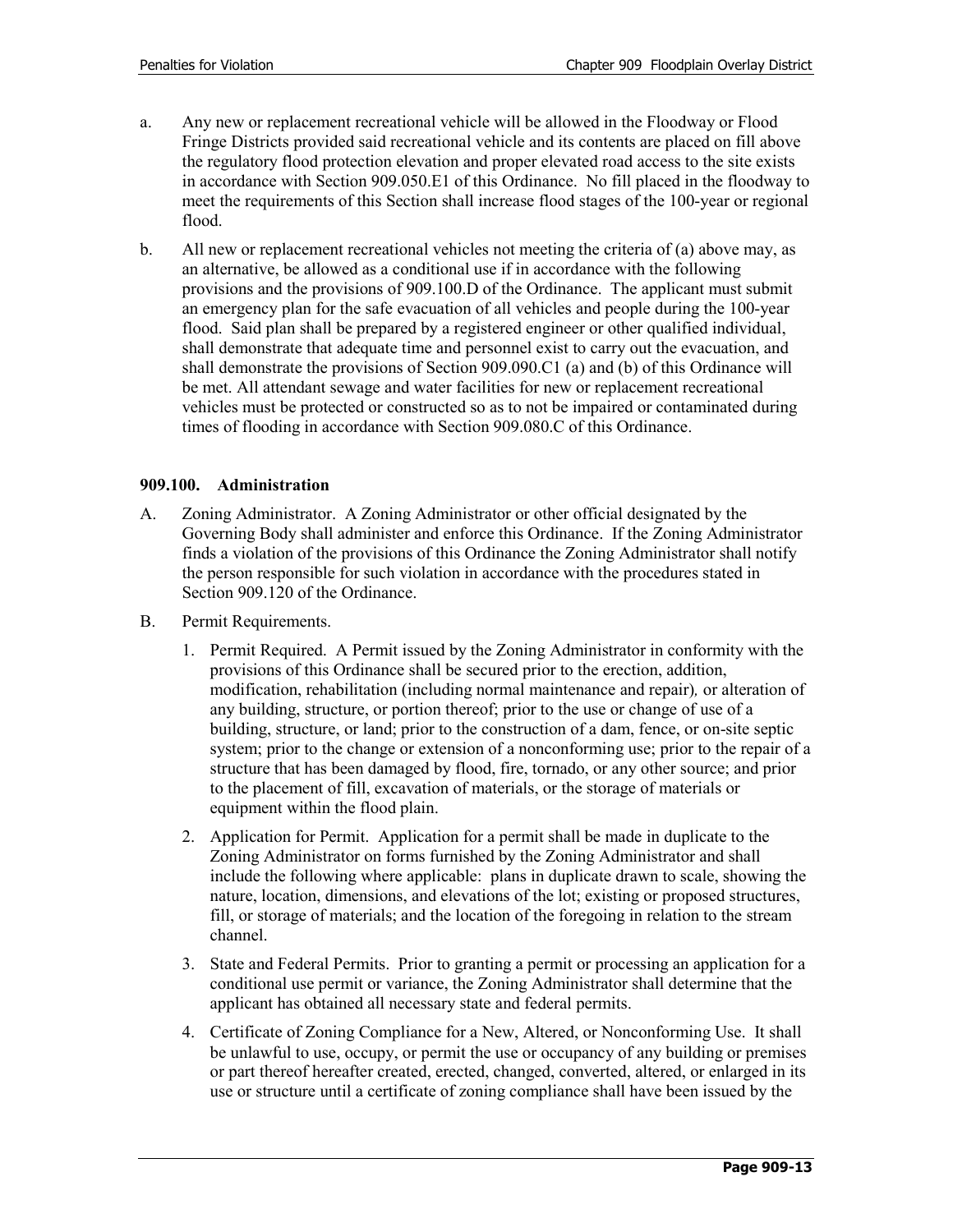Zoning Administrator stating that the use of the building or land conforms to the requirements of this Ordinance.

- 5. Construction and Use to be as Provided on Applications, Plans, Permits, Variances and Certificates of Zoning Compliance. Permits, conditional use permits, or certificates of zoning compliance issued on the basis of approved plans and applications authorize only the use, arrangement, and construction set forth in such approved plans and applications, and no other use, arrangement, or construction. Any use, arrangement, or construction at variance with that authorized shall be deemed a violation of this Ordinance, and punishable as provided by Section 909.120 of this Ordinance.
- 6. Certification. The applicant shall be required to submit certification by a registered professional engineer, registered architect, or registered land surveyor that the finished fill and building elevations were accomplished in compliance with the provisions of this Ordinance. Flood proofing measures shall be certified by a registered professional engineer or registered architect.
- 7. Record of First Floor Elevation. The Zoning Administrator shall maintain a record of the elevation of the lowest floor (including basement) of all new structures and alterations or additions to existing structures in the flood plain. The Zoning Administrator shall also maintain a record of the elevation to which structures or alterations and additions to structures are flood proofed.
- 8. Notifications for Watercourse Alterations. The Zoning Administrator shall notify, in riverine situations, adjacent communities and the Commissioner of the Department of Natural Resources prior to the community authorizing any alteration or relocation of a watercourse. If the applicant has applied for a permit to work in the beds of public waters pursuant to Minnesota Statute, Chapter 103G, this shall suffice as adequate notice to the Commissioner of Natural Resources. A copy of said notification shall also be submitted to the Chicago Regional Office of the Federal Emergency Management Agency (FEMA).
- 9. Notification to FEMA. When Physical Changes Increase or Decrease the 100-year Flood Elevation. As soon as is practicable, but not later than six (6) months after the date such supporting information becomes available, the Zoning Administrator shall notify the Chicago Regional Office of FEMA of the changes by submitting a copy of said technical or scientific data.
- C. Variances, Amendments, and Appeals. All amendments, appeals, and variances to this Section (909) shall comply with the standards, provisions, requirements, and procedures outlined in Sections 917 of this Ordinance, along with the following:
	- 1. Notification to DNR. The Commissioner of Natural Resources shall be given at minimum a ten (10) day notice of any public hearing, and a review and written report must be obtained from the Minnesota Department of Natural Resources and any other governmental body or commission having jurisdiction for such changes, additions, or modifications affecting a Floodplain District. The Commissioner of Natural Resources shall be advised in writing of all decisions made regarding amendments and variances within ten (10) days of such action.
	- 2. No appeal, amendment, or variance shall have the effect of allowing in any district uses prohibited in that district, permit a lower degree of flood protection than the regulatory flood protection elevation for that particular area, or permit standards lower than those required by state law.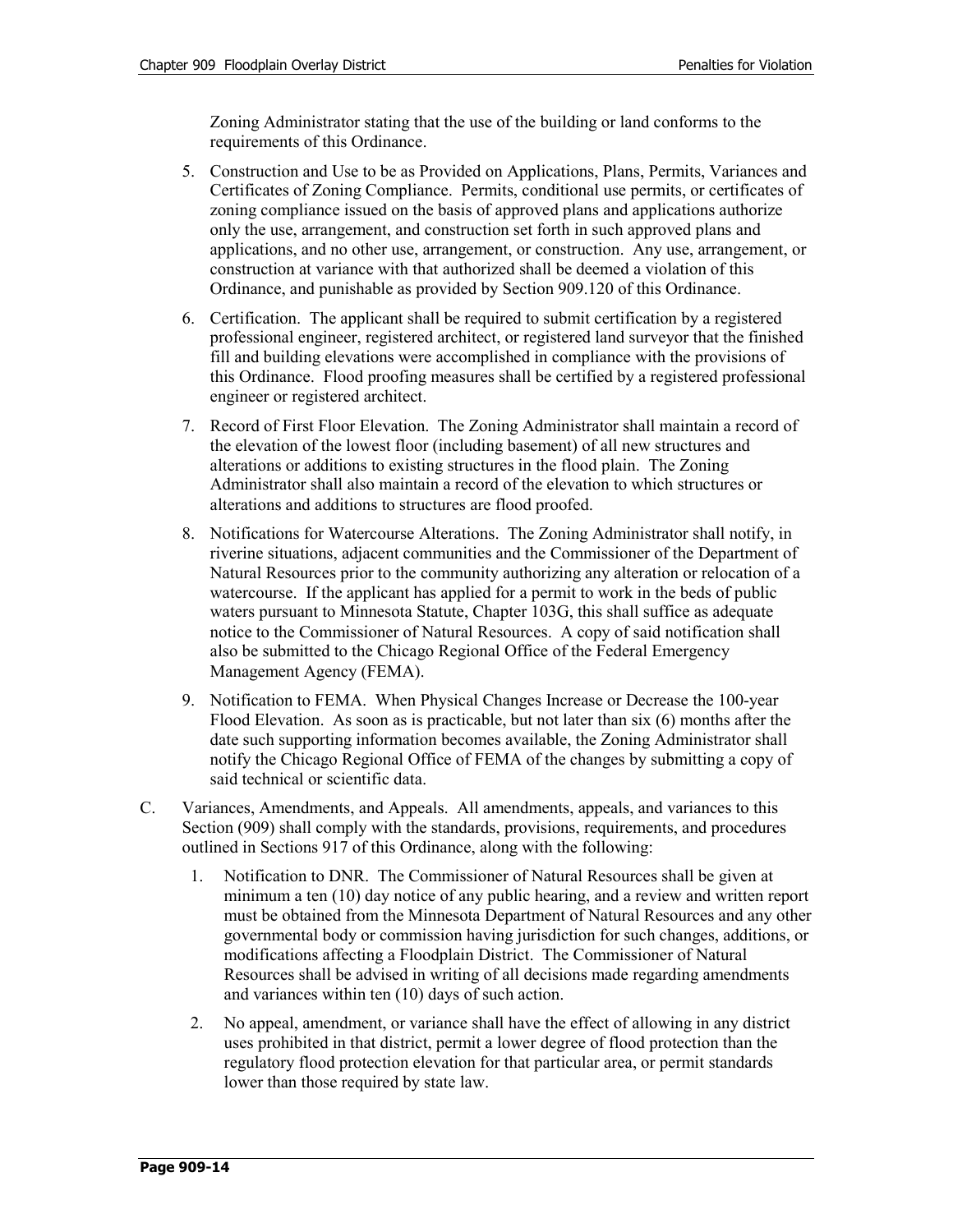- 3. The City shall maintain a record of all appeal, amendment, and variance actions, including justification for their issuance, and report such variances issued in its annual or biennial report submitted to the Administrator of the National Flood Insurance Program.
- 4. The Zoning Administrator shall notify the applicant for a variance of the following:
	- (1) The issuance of a variance to construct a structure below the base flood level will result in increased premium rates for flood insurance up to amounts as high as \$25 or \$100 of insurance coverage; and
	- (2) Such construction below the 100-year or regional flood level increases risks to life and property.
	- (3) Such notification shall be maintained with a record of all variance applications.
	- (4) Variance Criteria. The following variance criteria of the Federal Emergency Management agency (FEMA) must be satisfied in granting a variance to this Section, in addition to the criteria established in Section 917:
		- a. Variances shall not be issued within any designated regulatory floodway if any increase in flood levels during the base flood discharge would result.
	- (5) Variances shall only be issued upon the following:
		- a. A showing of good and sufficient cause;
		- b. A determination that failure to grant the variance would result in exceptional hardship to the applicant; and
		- c. A determination that the granting of a variance will not result in increased flood heights, additional threats to public safety, extraordinary public expense, create nuisances, cause fraud on or victimization of the public, or conflict with existing local laws or ordinances.
	- (6) Variances shall only be issued upon a determination that the variance is the minimum necessary, considering the flood hazard, to afford relief.
	- (7) Conditions Attached to Variances. In granting a variance to this Section, the Board of Adjustment may prescribe appropriate conditions and safeguards as it deems necessary to fulfill the purposes of this Ordinance. Violations of such conditions and safeguards, when made a par to the terms under which the variance is granted, shall be deemed a violation of this Ordinance punishable under Section 909.120. Such conditions may include, but are not limited to, the following:
	- (8) Modification of waste treatment and water supply facilities.
	- (9) Limitations on period of use, occupancy, and operation.
	- (10) Imposition of operational controls, sureties, and deed restrictions.
	- (11) Requirements for construction of channel modifications, compensatory storage, dikes, levees, and other protective measures.
	- (12) Flood proofing measures, in accordance with the State Building Code of this Ordinance. The applicant shall submit a plan or document certified by a registered professional engineer or architect that the flood proofing measures are consistent with the regulatory flood protection elevation and associated flood factors for the particular area.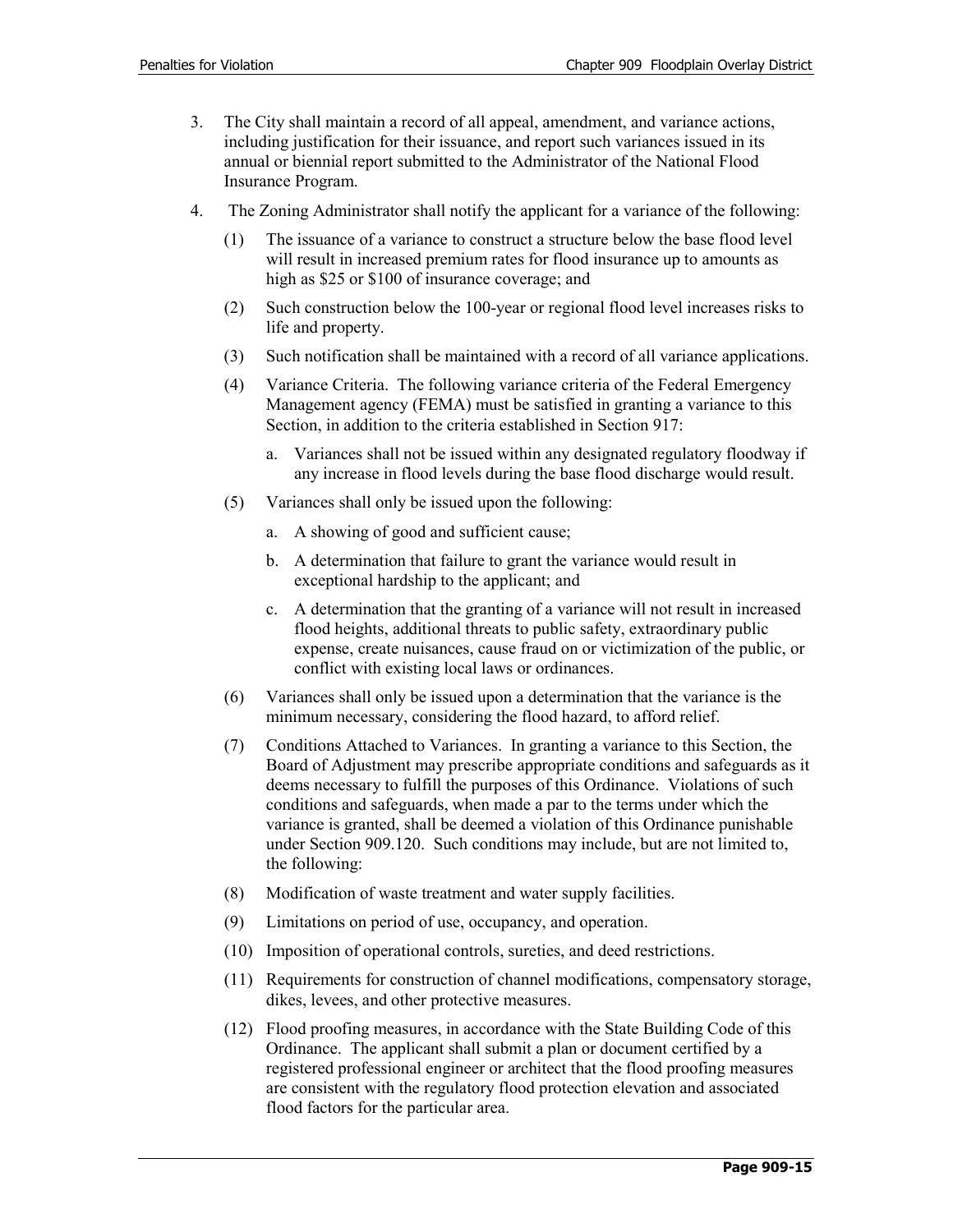- 1. Amendments. The flood plain designation on the Official Zoning Map shall not be removed from flood plain areas unless it can be shown that the designation is in error or that the area has been filled to or above the elevation of the regulatory flood protection elevation and is contiguous to lands outside the flood plain. Special exceptions to this rule may be permitted by the Commissioner of Natural Resources if he determines that, through other measures, lands are adequately protected for the intended use.
- 2. All amendments to this Ordinance, including amendments to the Official Zoning Map, must be submitted to and approved by the Commissioner of Natural Resources prior to adoption. Changes in the Official Zoning Map must meet the Federal Emergency Management Agency's (FEMA) Technical Conditions and Criteria and must receive prior FEMA approval before adoption. The Commissioner of Natural Resources must be given 10-days written notice of all hearings to consider an amendment to this Ordinance and said notice shall include a draft of the Ordinance amendment or technical study under consideration.
- 3. Appeals. Appeals from any decision of the Board of Adjustment may be made, and as specified in Section 917.
- D. Conditional Uses. All conditional use permits located within the flood districts affected by this Section shall comply with the standards, provisions, requirements, and procedures outlined in Sections 917 of this Ordinance, along with the following:
	- 1. Notification to DNR. The Commissioner of Natural Resources shall be given at minimum a ten (10) day notice of any public hearing, and a review and written report must be obtained from the Minnesota Department of Natural Resources and any other governmental body or commission having jurisdiction for such changes, additions, or modifications affecting a Floodplain District. The Commissioner of Natural Resources shall be advised in writing of all decisions made regarding amendments and variances within ten (10) days of such action.
	- 2. Factors Upon Which Decision Shall Be Based. In reviewing conditional use permit applications, the Planning Commission and City Council shall consider all relevant factors specified in other sections of this Ordinance, along with the following:
		- a. The danger to life and property due to increased flood heights or velocities caused by encroachments.
		- b. The danger that materials may be swept onto other lands or downstream to the inquiry of others or they may block bridges, culverts, or other hydraulic structures.
		- c. The proposed water supply and sanitation systems and the ability of these systems to prevent disease, contamination, and unsanitary conditions.
		- d. The susceptibility of the proposed facility and its contents to flood damage and the effect of such damage on the individual owner.
		- e. The importance of the services provided by the proposed facility to the community.
		- f. The requirements of the facility for a waterfront location.
		- g. The availability of alternative locations not subject to flooding for the proposed use.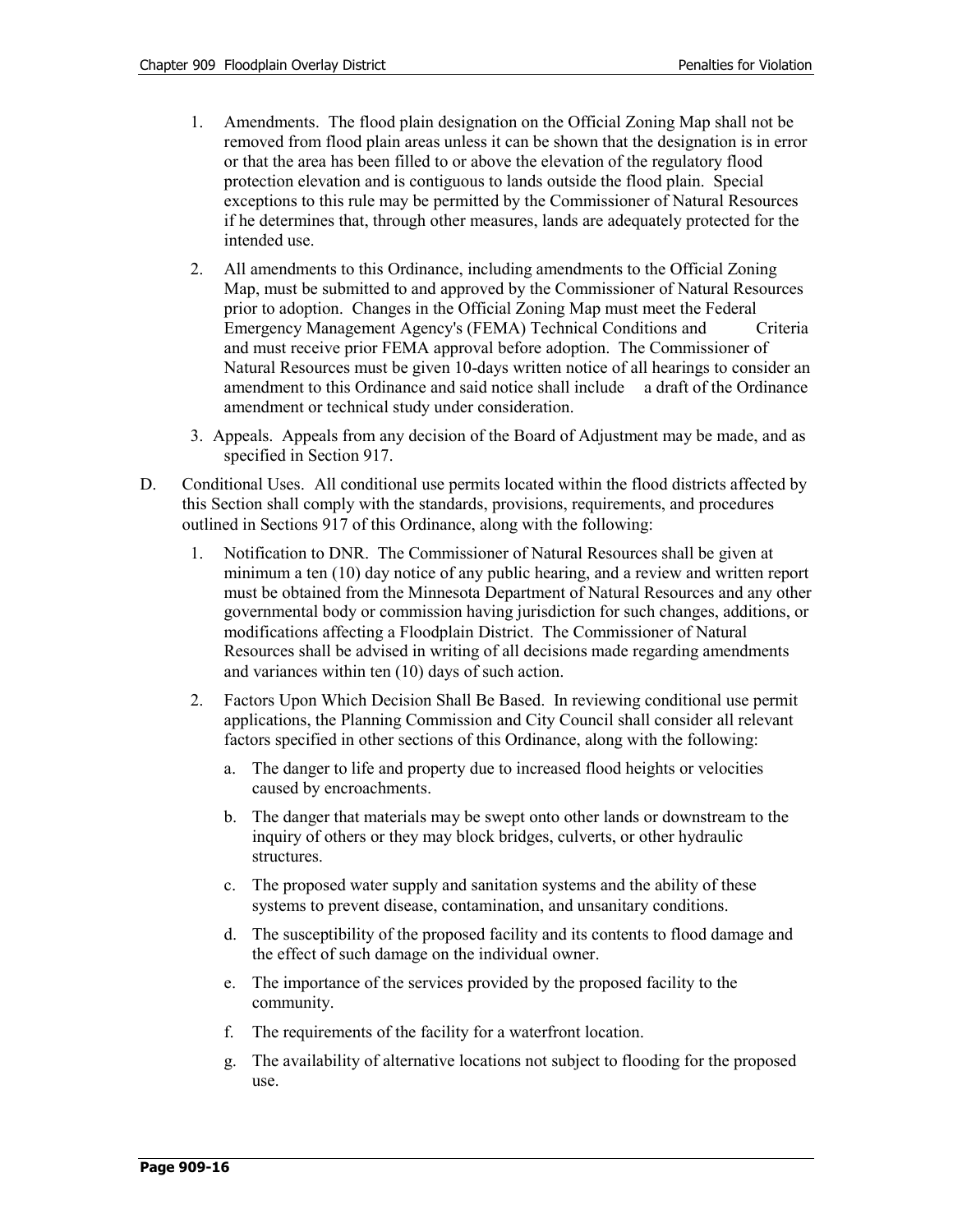- h. The compatibility of the proposed use with existing development and development anticipated in the foreseeable future.
- i. The relationship of the proposed use to the comprehensive plan and flood plain management program for the area.
- j. The safety of access to the property in times of flood for ordinary and emergency vehicles.
- k. The expected heights, velocity, duration, rate of rise, and sediment transport of the flood waters expected at the site.
- 3. Such other factors which are relevant to the purposes of this Ordinance.
- 4. Conditions Attached to Conditional Use Permits. In granting a conditional use permit in one of the flood districts, the Council may prescribe appropriate conditions and safeguards as it deems necessary to fulfill the purposes of this Ordinance. Violations of such conditions and safeguards, when made a par to the terms under which the variance is granted, shall be deemed a violation of this Ordinance punishable under Section 909.120. Such conditions may include, but are not limited to, the following:
	- a. Modification of waste treatment and water supply facilities.
	- b. Limitations on period of use, occupancy, and operation.
	- c. Imposition of operational controls, sureties, and deed restrictions.
	- d. Requirements for construction of channel modifications, compensatory storage, dikes, levees, and other protective measures.
	- e. Flood proofing measures, in accordance with the State Building Code of this Ordinance. The applicant shall submit a plan or document certified by a registered professional engineer or architect that the flood proofing measures are consistent with the regulatory flood protection elevation and associated flood factors for the particular area.

## **909.110. Non-Conforming Uses**

A structure or the use of a structure or premises which was lawful before the passage or amendment of this Ordinance but which is not in conformity with the provisions of this Ordinance may be continued subject to the following conditions. Historic structures, as defined in Section 909.020.H21b of this Ordinance, shall be subject to the provisions of Sections 909.110.A1 - A5 of this Ordinance.

- A. No such use shall be expanded, changed, enlarged, or altered in a way that increases its nonconformity.
- B. Any structural alteration or addition to a nonconforming structure or nonconforming use which would result in increasing the flood damage potential of that structure or use shall be protected to the Regulatory Flood Protection Elevation in accordance with any of the elevation on fill or flood proofing techniques (i.e., FP-1 thru FP-4 flood proofing classifications) allowable in the State Building Code, except as further restricted in Section 916.110.C and F below.
- C. RESERVED.
- D. If any nonconforming use is discontinued for l2 consecutive months, any future use of the building premises shall conform to this Ordinance. The Assessor shall notify the Zoning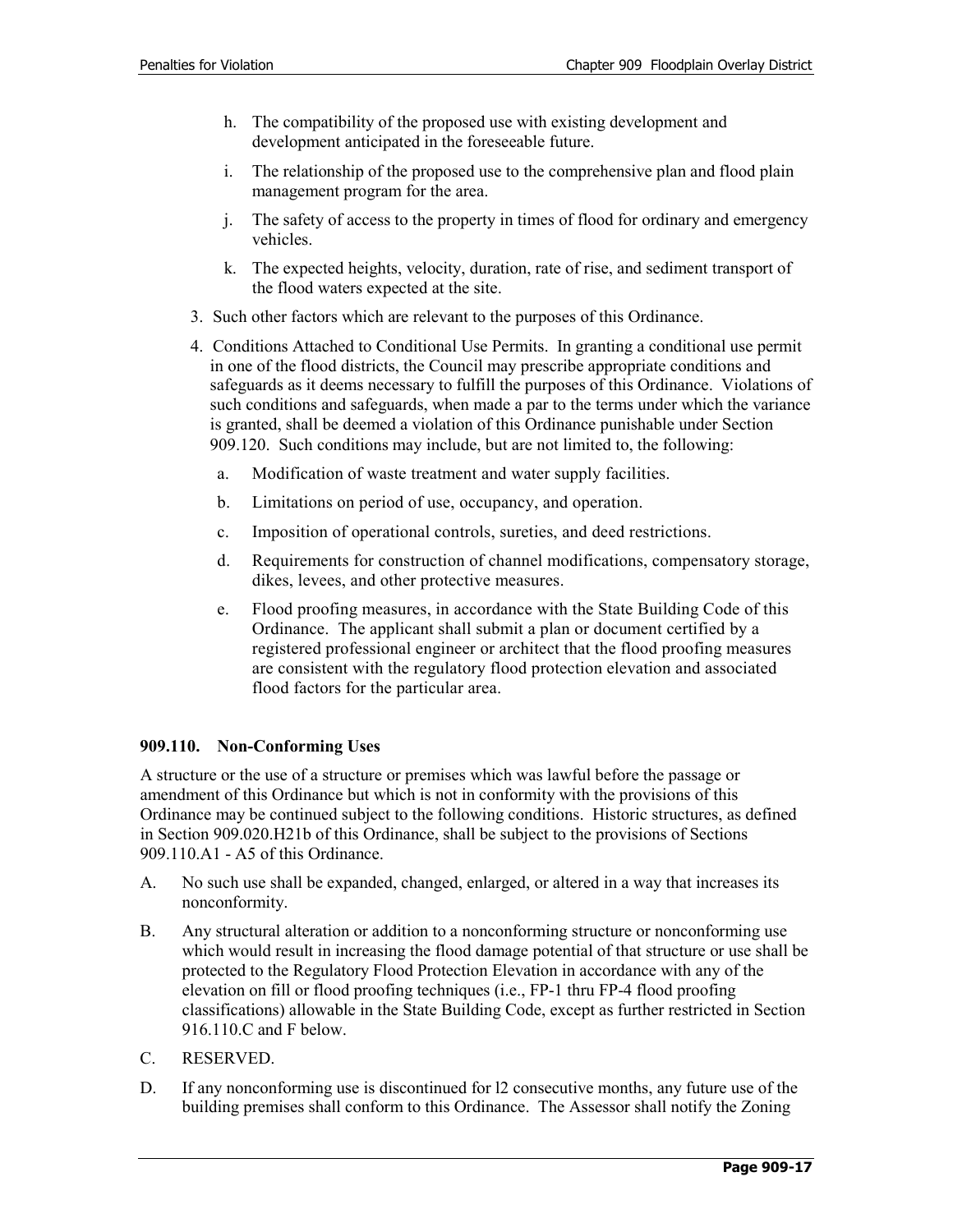Administrator in writing of instances of nonconforming uses that have been discontinued for a period of l2 months.

- E. If any nonconforming use or structure is substantially damaged, as defined in Section 909.020.H20 of this Ordinance, it shall not be reconstructed except in conformity with the provisions of this Ordinance. The applicable provisions for establishing new uses or new structures in Section 909.040 or 909.050 will apply depending upon whether the use or structure is in the Floodway or Flood Fringe District, respectively.
- F. If a substantial improvement occurs, as defined in Section 909.020.H21 of this Ordinance, from any combination of a building addition to the outside dimensions of the existing building or a rehabilitation, reconstruction, alteration, or other improvement to the inside dimensions of an existing nonconforming building, then the building addition and the existing nonconforming building must meet the requirements of Section 909.040 or 909.050 of this Ordinance for new structures, depending upon whether the structure is in the Floodway or Flood Fringe District, respectively.

#### **909.120. Penalties for Violation**

- A. Violation of the provisions of this Ordinance or failure to comply with any of its requirements (including violations of conditions and safeguards established in connection with grants of variances or conditional uses) shall constitute a misdemeanor and shall be punishable as defined by law.
- B. Nothing herein contained shall prevent the City of Little Canada from taking such other lawful action as is necessary to prevent or remedy any violation. Such actions may include but are not limited to:
	- 1. In responding to a suspected Ordinance violation, the Zoning Administrator and Local Government may utilize the full array of enforcement actions available to it including but not limited to prosecution and fines, injunctions, after-the-fact permits, orders for corrective measures or a request to the National Flood Insurance Program for denial of flood insurance availability to the guilty party. The Community must act in good faith to enforce these official controls and to correct Ordinance violations to the extent possible so as not to jeopardize its eligibility in the National Flood Insurance Program.
	- 2. When an Ordinance violation is either discovered by or brought to the attention of the Zoning Administrator, the Zoning Administrator shall immediately investigate the situation and document the nature and extent of the violation of the official control. As soon as is reasonably possible, this information will be submitted to the appropriate Department of Natural Resources' and Federal Emergency Management Agency Regional Office along with the Community's plan of action to correct the violation to the degree possible.
	- 3. The Zoning Administrator shall notify the suspected party of the requirements of this Ordinance and all other official controls and the nature and extent of the suspected violation of these controls. If the structure and/or use is under construction or development, the Zoning Administrator may order the construction or development immediately halted until a proper permit or approval is granted by the Community. If the construction or development is already completed, then the Zoning Administrator may either: (1) issue an order identifying the corrective actions that must be made within a specified time period to bring the use or structure into compliance with the